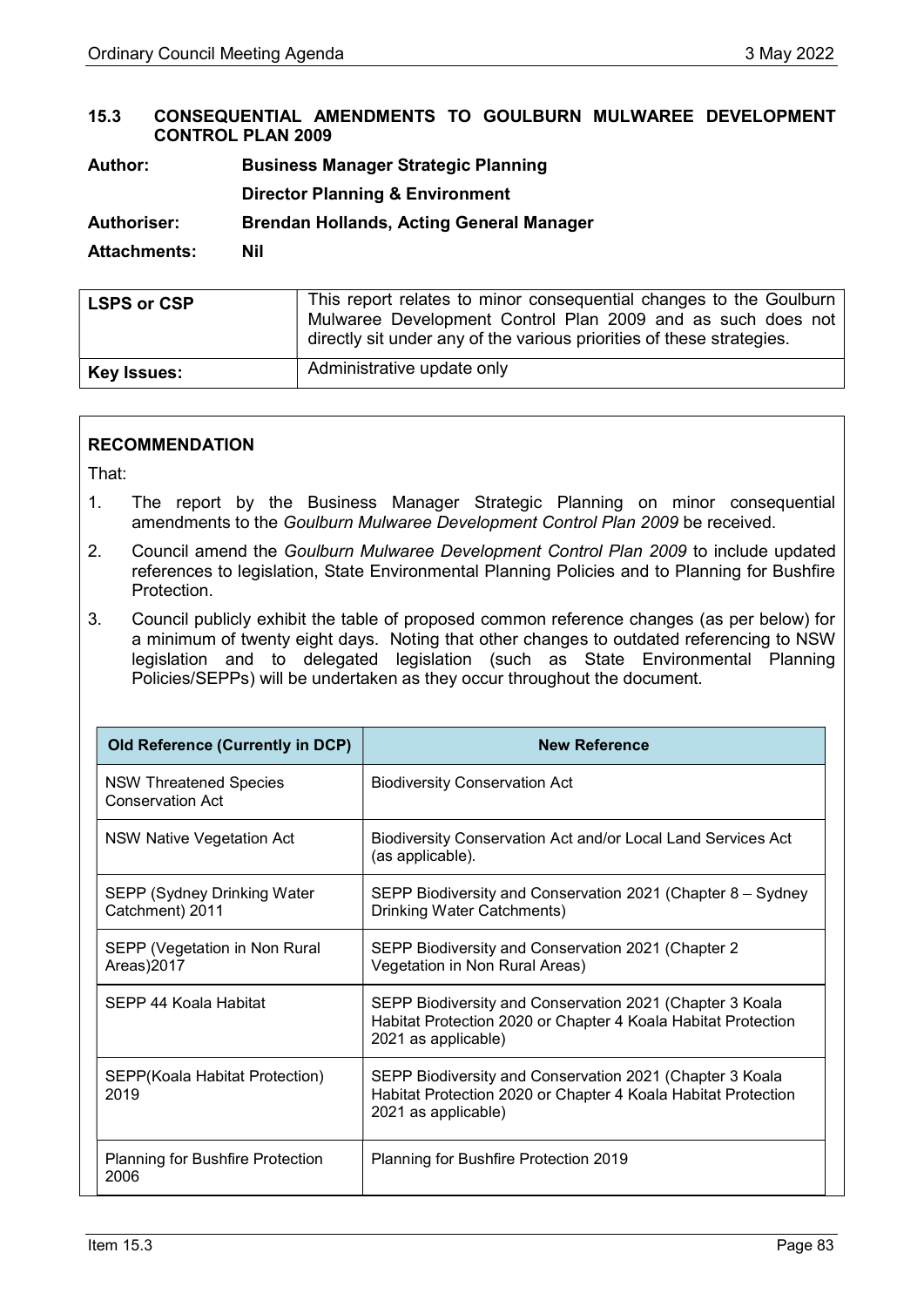| SEPP 64 - Advertising and Signage                                                    | SEPP Industry and Employment 2021 (Chapter 3 Advertising<br>and Signage) 2021 |
|--------------------------------------------------------------------------------------|-------------------------------------------------------------------------------|
| References to E 'Environmental'<br>zones under the Local<br>Environmental Plan (LEP) | C 'Conservation' zones                                                        |

4. Should no submissions be received at the end of the exhibition period, that the updated document be adopted by Council with a notice to this effect (and advising of its commencement), placed on the Council's web site, in the Goulburn Post and on the NSW Planning Portal.

Section 375A of the Local Government Act 1993 requires General Managers to record which Councillors vote for and against each planning decision of the Council, and to make this information publicly available.

## **BACKGROUND**

There has been in recent years a large number of changes to NSW legislation and to delegated legislation (such as State Environmental Planning Policies/SEPPs). Goulburn Mulwaree Development Control Plan (DCP) 2009 directly references various legislation and subordinate legislation (such as regulations) and delegated legislated such as State Environmental Planning Policies throughout the document. Accordingly, a consequential amendment to update certain referencing is proposed.

A new comprehensive development control plan (DCP) is being prepared and will review other outdated content.

#### REPORT

The Goulburn Mulwaree DCP 2009 provides the expanded explanation of development requirements and guidelines for development applications. Given the interrelationship of legislation relating to development and land management, the DCP currently contains many references to related legislation, subordinate legislation (such as regulations), and delegated legislation such as State Environmental Planning Policies (SEPPs) or local environmental plans (LEPs), as well as guidelines directly referenced in legislation (such as Planning for Bushfire Protection). The last two to three years has seen a large number of changes to a number of Acts or SEPPs in particular, with changes to some zone descriptions in the LEPs also ("E" Environmental zones now referred to as "C" Conservation zones).

This report is seeking Council endorsement to undertake a consequential amendment to these references as they appear in the document. The following table provides a list of some of the main changes (the old reference as in the DCP) and the current reference. Those references listed in the table are the most commonly used references only.

| <b>Old Reference (Currently in DCP)</b>     | <b>New Reference</b>                                                                      |
|---------------------------------------------|-------------------------------------------------------------------------------------------|
| NSW Threatened Species Conservation Act     | <b>Biodiversity Conservation Act</b>                                                      |
| NSW Native Vegetation Act                   | Biodiversity Conservation Act and/or Local Land<br>Services Act (as applicable).          |
| SEPP (Sydney Drinking Water Catchment) 2011 | SEPP Biodiversity and Conservation 2021 (Chapter 8<br>- Sydney Drinking Water Catchments) |